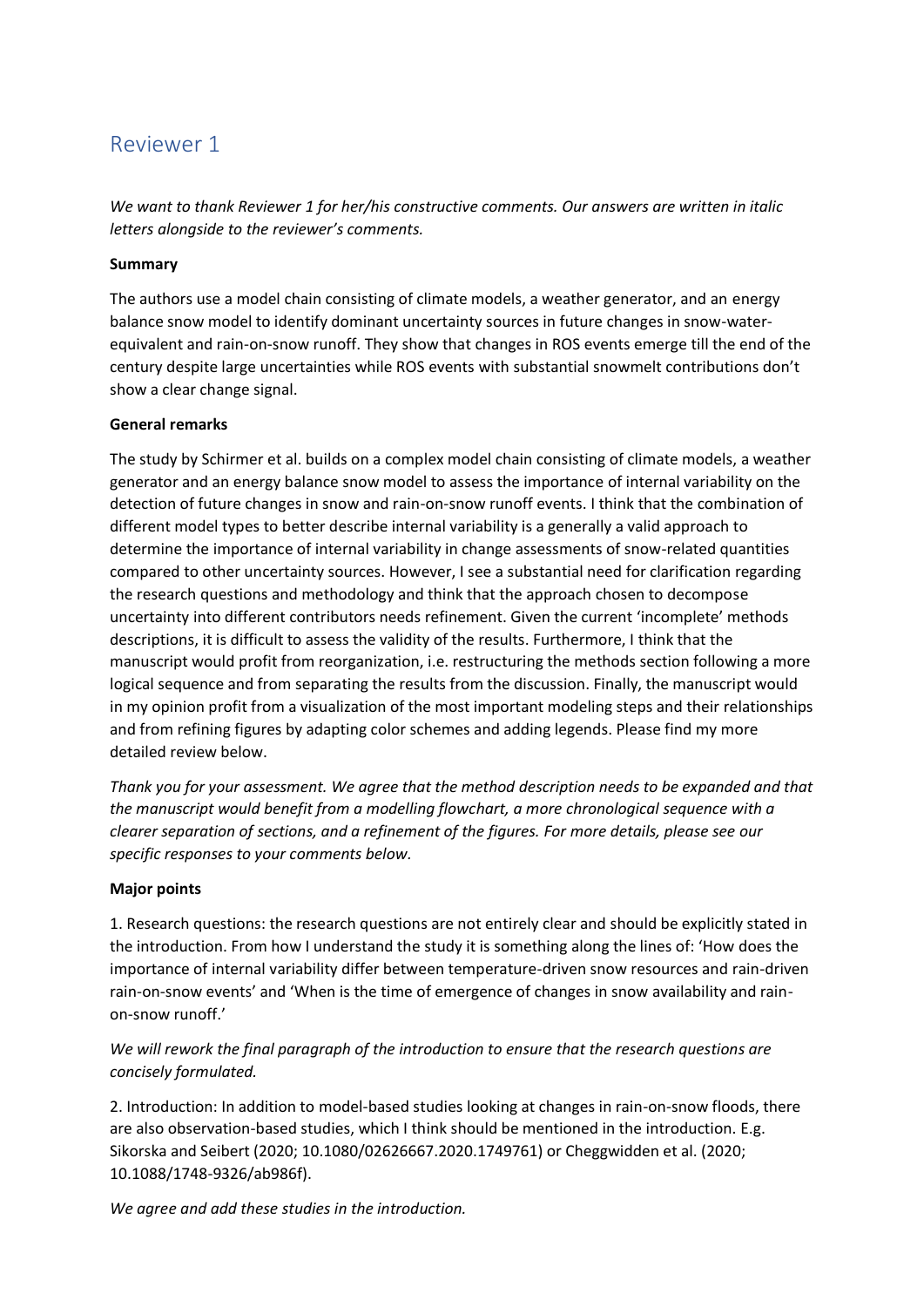3. Methods section organization: The methods section does not seem to follow a logical order and could in my opinion be more logically organized by following a 'chronological' modeling order. E.g. Area, Climate models, Weather generator, Snow model, Rain-on-snow definition, Change assessment, Uncertainty decomposition.

*Our current methods section is structured so that the most important methods for this manuscript are described first (i.e. the weather generator and the snow model). However, we can certainly put the methods in a more chronological order, as suggested, to clarify the methodological flow.*

Providing a flowchart linking the most important modeling and analysis steps might enable further improvements in communication. Furthermore, the methods section lacks important methodological detail, which makes it difficult to assess the validity of the results.

*We agree that adding a flowchart as well providing more details in the methods section will improve the manuscript, which we will implement as suggested.*

4. Glacier retreat: The study region is influenced by a glacier, which affects runoff formation. However, the glacier-related changes in flow are not represented in the modeling chain (l. 86-87). This does not seem to be justified and might explain why melt-influenced changes in ROS events are don't show up clearly.

*Yes, this study region is influenced by a large glacier. However, we do not want to investigate the combined effects of snow and glacier retreat on mean snow water resources or ROS properties, but only to show the effects of snow. For this reason, we have not compared observed runoff measurements in the area with our modelled data. We chose this catchment because of its good data availability and high elevation. The study area is treated as if there were no glacier. Only the altitudes and the meteorological input data play a role for the study area. It can therefore be considered rather as an example area, perhaps even a virtual area, for which the influence of natural climate variability on snow water resources and ROS events is studied as an example. These considerations will be presented in more detail in the next version of the manuscript.* 

5. Weather generator: The weather generator description (Section 2.3) lacks important detail and it is therefore difficult to assess the validity of the approach. E.g. how does the weather generator use the climate simulations, how does the weather generator work, how is the temporal downscaling performed (l. 122), how are the different variables generated (l. 122), how is the inter-variable consistence (l.124) evaluated?

*There are two comprehensive publications, Peleg et al. (2017, 2019), which we cite in this manuscript to answer these questions. We understand that a manuscript should stand on its own, but we also had to consider the readability of this already quite long manuscript. This is especially true since this study is an application to the weather generator among other methods. We have also not gone into detail on energy balance snow modelling or climate modelling. Given the complexity of, for example, how the weather generator works in detail, we have chosen to provide references to these issues, but at the same time to show in broad terms how the weather generator was trained and applied. We make sure that the references for these important questions are clearly visible, but to address you concern will also include more details from cited publications.* 

6. Snow model and variables: It remains unclear to me how the weather generator output is used to derive different snow-related variables (Section 2.2). Was the analysis performed per grid cell? Which variables were exactly derived? How was the model calibrated (l.95)? And what does the 'unpublished' model adjustment (l. 95-96) do?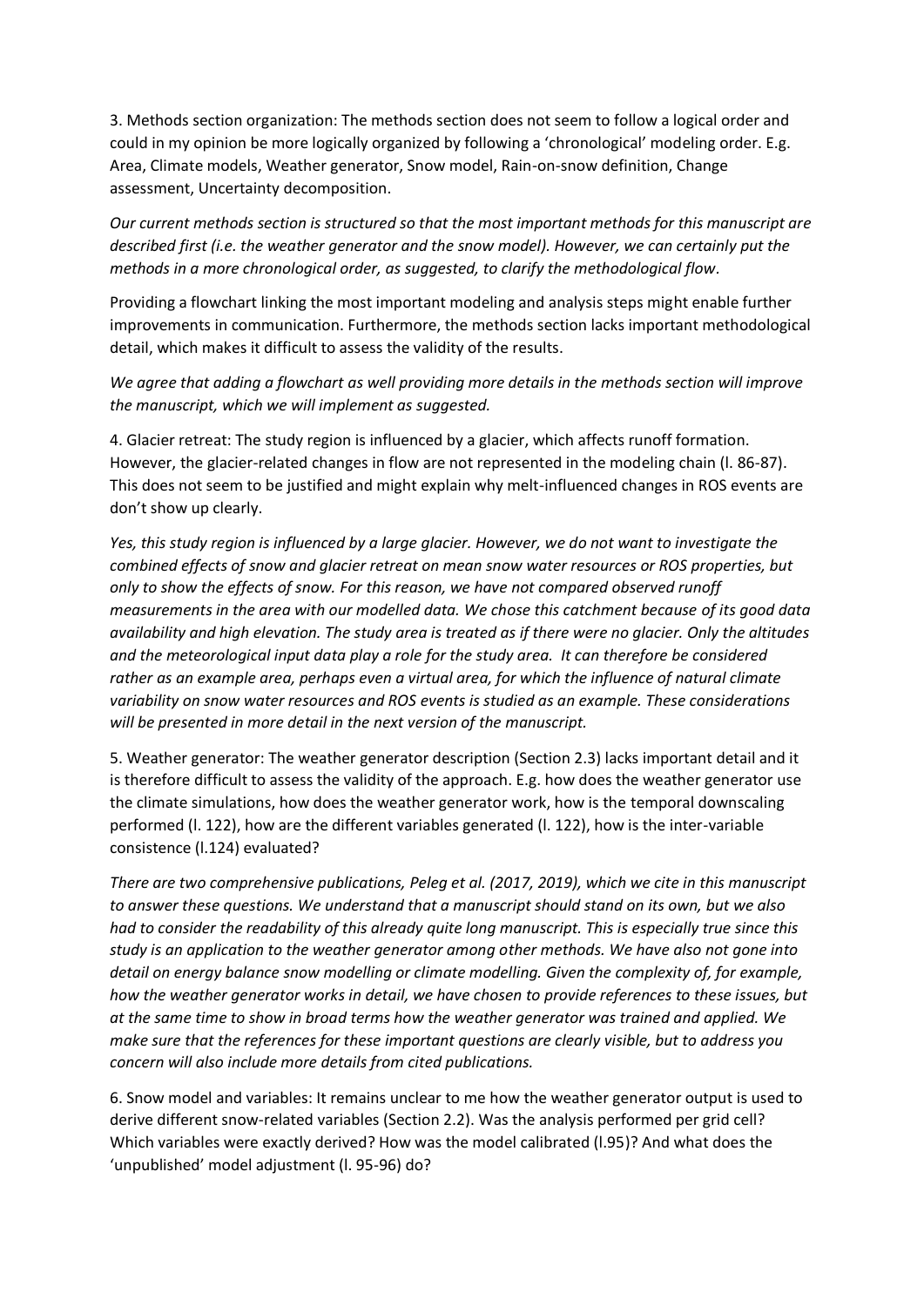*In the more chronological order of the methods section suggested above we will include more details answering these questions. For now, the results achieved with the snow model are mean values of grid cells, either within the whole catchment or within all ROS affected pixel. This is described in each results section and will be placed also in the method section.* 

*The model is an open-source energy balance snow model, which is publicly available. These types of models are usually not calibrated, and we did not calibrate our model as well. We will also provide more details on the adjustments to the model.*

7. Bias correction: Section 2.5. suggests that some bias correction might have been necessary to adjust simulated to observed values. Was such bias correction performed and if so why?

*Yes, the climate model chains were bias corrected and downscaled with quantile mapping (see section 2.4). We will state this more clearly, and also why we have chosen to use bias corrected climate model output.*

8. Uncertainty partitioning: The uncertainty partitioning procedure described in Section 2.6. does not seem to properly separate internal variability (residuals) from the signal. Or at least I can not see how the different uncertainty components have been decomposed e.g. using a procedure such as the one proposed by Hawkins and Sutton (2009; 10.1175/2009BAMS2607.1). The procedure used to derive climate model uncertainty also seems to encompass internal variability (l.153-154) and the procedure used to derive internal variability also seems to include climate model uncertainty (l.156- 157). Furthermore, it would be nice to compute fractional uncertainty contributions that add up to 1, which currently does not seem to be the case.

*We follow the uncertainty partition method described by Fatichi et al. (2016), which is significantly different from other partition methods (such as the one described by Hawkins and Sutton that the reviewer mentioned). In our case, the reason to use the first method and not the second is that it is more suitable for the situation where you have the complete internal climate variability - model uncertainty - scenario uncertainty chain (as obtained from the AWE-GEN-2d model). Using Fatichi et al.'s method, the fractional uncertainty contribution cannot be summed to 1 (see their paper for more details). In light of the reviewer comment (and a similar comment given by the second reviewer), we see the need to explain the method and its differences from other uncertainty partition methods in more detail. Accordingly, the relevant section of the manuscript will be extended.*

9. Validation: I think that the methods section needs a 'Validation' subsection describing how the different models were evaluated. E.g. how were the validation stations chosen? Which variables were validated, …

#### *We will add a validation subsection in the methods section in order to be clearer on this topic.*

10. Rain-on-snow events: how have these events been defined? There is a section called 'rain-onsnow' definition, which does, however, not really explain what you understand by a 'rain-on-snow' event. How is the 'surface water input' computed?

*We do not define ROS events, but apply daily pixel-based criteria that then result in a certain size of "contributing area" each day. An "ROS day" can then be defined as a day with a contributing area of a certain size, which may depend on the application or the user. We determined a climate change signal of ROS frequency with variable event sizes (x-axis of Figure 7). The intensity and contribution of snowmelt required a certain size of event (> 1/3 of the total area affected according to pixel-based criteria). Since the reviewers have pointed out that methods and results should be more clearly separated, we will better organize these details and expand this topic.*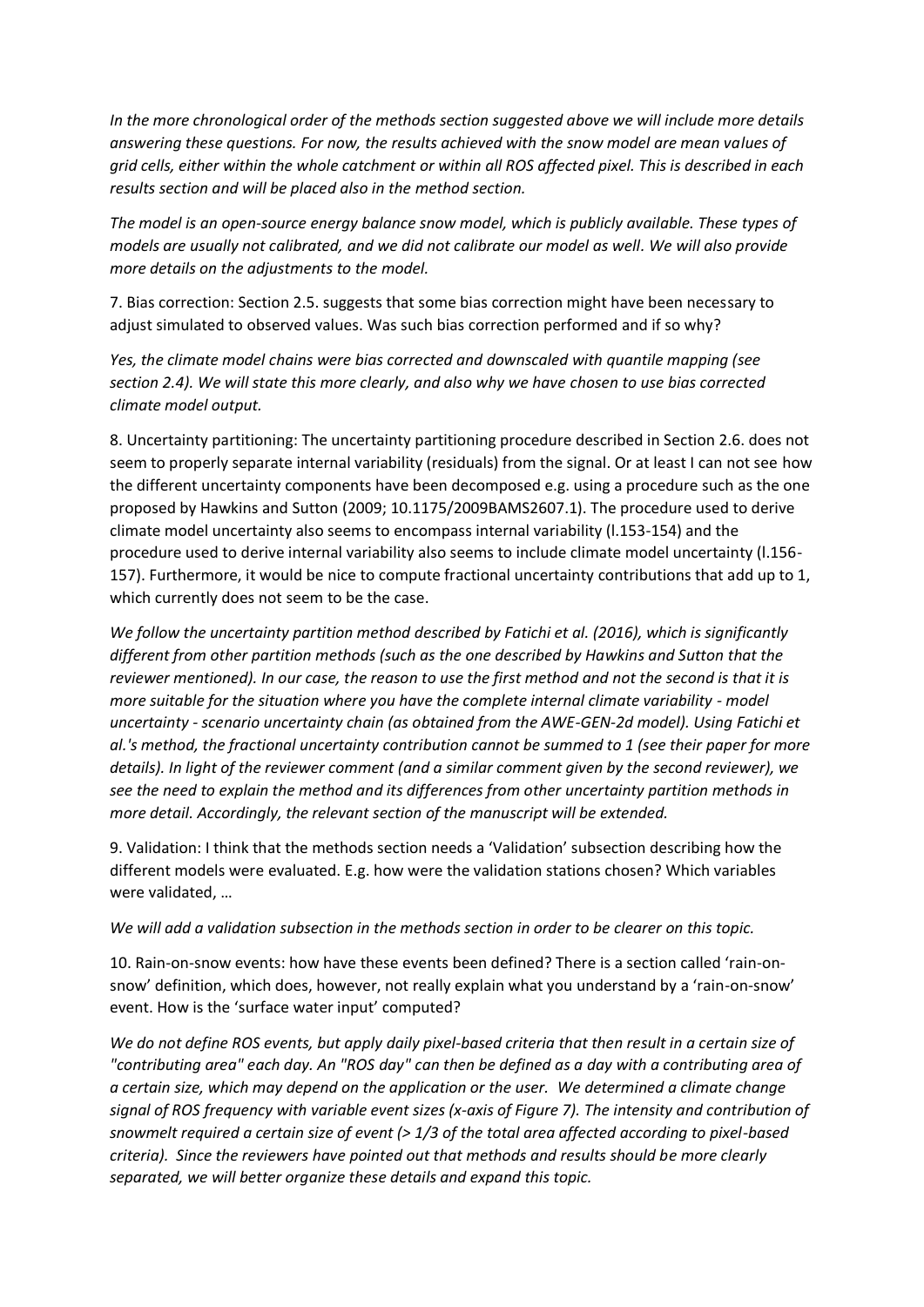*The "surface water input" is calculated with the energy balance snow model and is the water input available at the ground surface through either snowpack runoff, or rain in case of snow-free conditions, or a mixture of both in case of fractional snowcover. We will add this definition in the methods section.*

11. Results: I would clearly separate the results part from the methods section and discussion. Some parts can be moved from the Results to the Methods section (e.g. l. 206-216) and other parts to a newly created Discussion section (essentially everything that compares the study's findings to findings of existing studies). Furthermore, it would be nice if the results section followed a similar structure as the methods section.

*As already written above, we will add more details in the methods section, which will also help to separate results from methods. We thank the reviewer for this suggestion.* 

12. Figure 11: Would be nice to depict the fractional contributions of the individual uncertainty sources. Currently, all of the sources seem to not be clearly separated (probably also related to the issue risen in comment 8).

*Yearly mean fractional contributions are summarized in Figure 12. We think that including all daily fractional uncertainties also in Figure 11 would look to busy.*

13. Discussion: I miss a discussion of alternative strategies that could be used to quantify the relative importance of internal variability to other uncertainty sources besides weather generators. Recently, quite a few studies have used single model initialized large ensembles (SMILES) for uncertainty decomposition and I think it would be important to mention this (e.g. Maher et al. 2021; 10.5194/esd-12-401-2021 or Lehner et al. 2020; 10.5194/esd-11-491-2020). Other topics I would address in the discussion section include: model deficiencies, comparisons of results with other studies (as distributed throughout the results section), and the generalizability of the findings to other geographical and climatic contexts given that the study relies on one catchment only.

*We will add a discussion on other ways to quantify natural climate variability, along with the suggested publications. We note, however, that ensembles derived from other climate models (SMILES, for example) have much coarser spatial and temporal resolutions than ours. Finding other studies that partition the uncertainties for the processes we are simulating at fine scales is therefore not easy. The findings will also be discussed with regard to model deficiencies and generalizability.* 

14. Figures: Figure design should be improved by using continuous color schemes for continuous variables (e.g. Figure 1c) and by avoiding the use of rainbow color schemes, which are not colorblindness friendly (Figure 8a and 8b).

*We agree. As suggested by the reviewer, we will replace the color scheme in Figure 1c with a strict continuous one and for Figure 8 a more color-blindness friendly color scheme.*

Furthermore, complete legends should be provided for all figures.

*We are not quite sure what is missing. We agree that some figures of the kind like Figure 2, 4, 6 etc. do not have legends. However, all the relevant information is in the caption, which gives the period, the range and the underlying data for the calculation of the range. This would certainly be too much text for a legend. However, we will add simplifications of all the information in a legend (e.g. red: future climate, blue: current climate).* 

#### **Minor points**